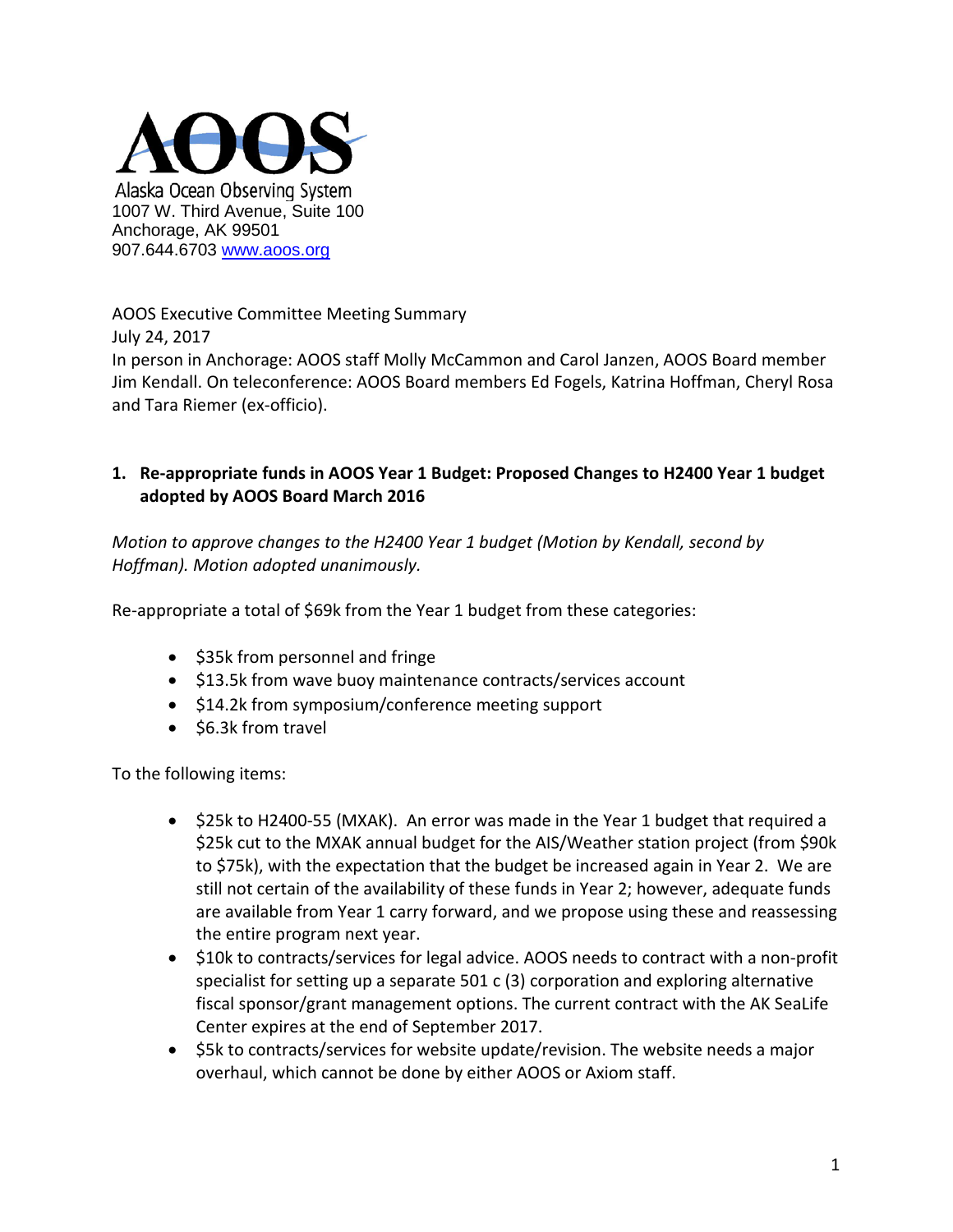- \$7k to complete a project started last year with H2300 funding for village water level photo/GPS project (Jeremy Kasper, UAF). This project was funded using National Weather Service funds in our prior IOOS cooperative agreement earmarked for water level observation projects. However, the PI was unable to finish the project by the time of its closeout (May 31, 2017), and "returned" \$7k in travel funds to the AOOS account. These were then used to cover other, non-water level programmatic expenses incurred prior to May 31, 2017. An additional \$7k needs to be appropriated now in the new cooperative agreement to complete this project.
- \$22k to new H2400 project for Barrow sea ice radar (Hajo Eicken, UAF/IARC). Funding for this project (which was started more than 10 years ago with partial AOOS funding) has been eliminated by the Arctic Domain Awareness Center and due to equipment issues, the radar has been down for several months. We see this as "bridge" funding until a longer-term solution for radar support can be found. See attachment for additional information.

### **2. Re-appropriate funds in AOOS Year 2 Budget: Proposed Changes to H2400 Year 2 budget adopted by AOOS Board March 20, 2017**

*Motion to approve changes to H2400 Year 2 budget (Motion by Rosa, second by Kendall). Motion adopted unanimously.* 

Reallocate \$95k from UAF OA Research Center for OA monitoring to \$58k to OARC and \$37k to Alutiiq Pride Shellfish Hatchery (Jeff Hettrick) for OA community monitoring. In the past, the \$95k has gone to support OA moorings, and OA sampling along the Seward Line. The fall 2017 cruise marks completion of 10 years of OA sampling along the line, at which time the intent is to scale back sampling to a reduced frequency. This frees up \$37k in this project. The research/monitoring working group of the Alaska OA Network recommends that these funds go to support the burke-o-lator project at the Alutiiq Pride Shellfish Hatchery until it is either supported by the national OA Program or a mechanism is in place to charge for the hatchery's OA analysis of community water samples. The working group will be developing a comprehensive OA monitoring buildout plan this fall, which will provide additional guidance for future AOOS funding support.

#### **3. Accept the additional funding to be given to AOOS for these projects (which are mostly continuation of projects begun in prior years)**

*Motion to approve acceptance of additional funding (motion by Rosa, second by Kendall). Motion adopted unanimously.*

A total of \$482k to Axiom for:

• \$142k from the IOOS Program Office to continue enhancements to the Environmental Sensor Map including improved sensor performance monitoring, collection of use metrics, and streamlining adding new sensors to the map (Axiom)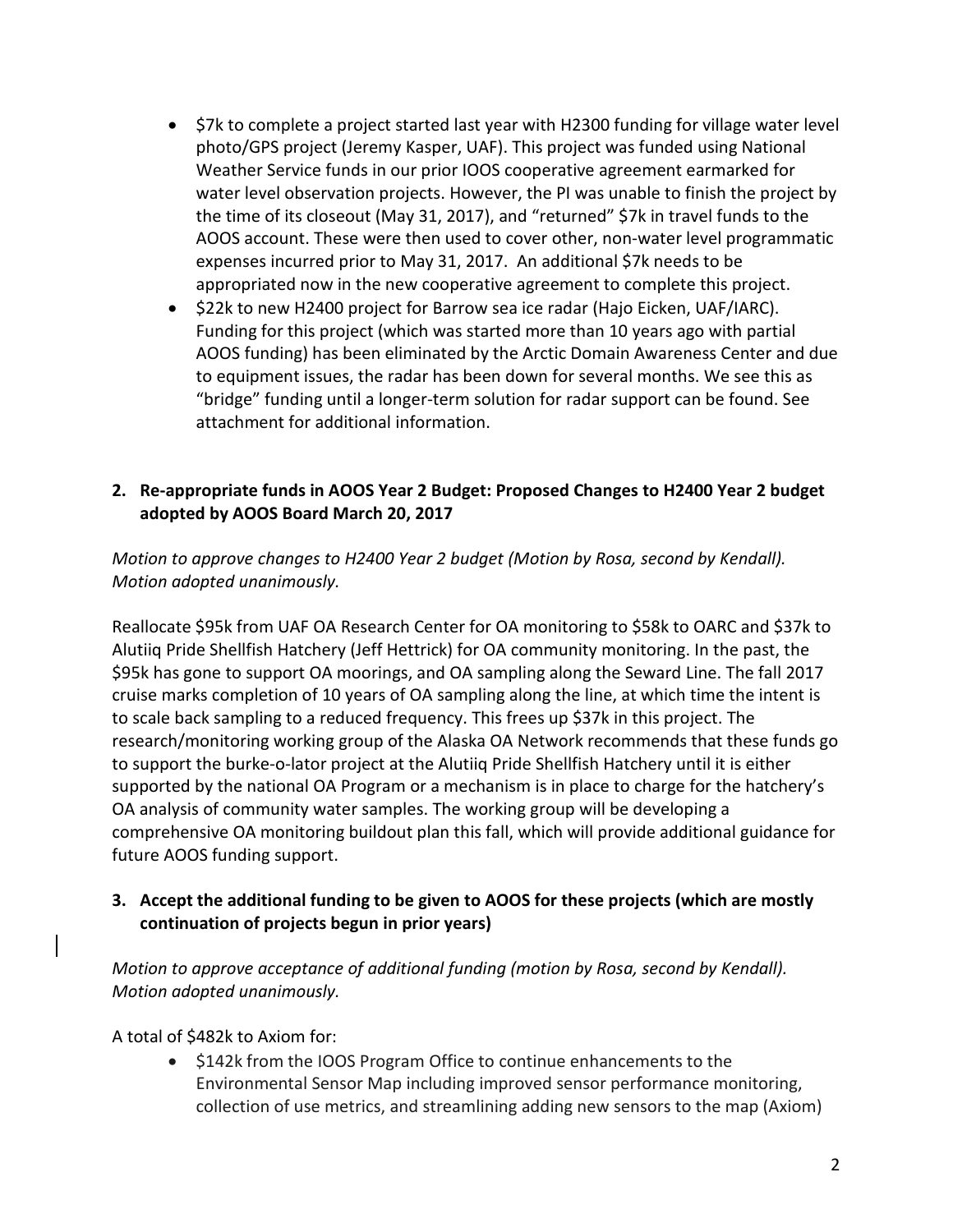- \$50k from the Animal Telemetry Network Program in the IOOS Program Office to develop a preservation pathway and visualizations for animal telemetry data (Axiom)
- \$50k from the NMFS Protected Resources Division to integrate currently collected marine mammal stranding data ("Level A data") into the regional IOOS portals for visualization (Axiom)
- \$50k from the IOOS Program Office to facilitate and accelerate the process of refining functionality of the existing Marine Biodiversity Observing Network (MBON) Portal, increasing the availability of data in the portal, and determining the most efficient process and data formats for future submissions of data to the portal (Axiom)
- \$42k from NOAA's Big Earth Data initiative to execute the project "Creation and curation of vessel heat-maps from AIS ship location data" (Axiom)
- \$68k from NOAA's Office of Coast Survey to implement its Marine Traffic Information

Interactive Web Tool (Axiom)

- \$55k from USGS to support further development of the USGS model data portal (Axiom)
- \$25k from the IOOS Program Office to support efforts to improve data servers and data access, especially via the use of ERDDAP and THREDDS servers (Axiom)

# A total of \$102k to AOOS:

- \$35k from NOAA's Mapping Office to support a statewide AK Geospatial Coordinator. Additional funds are to be provided by ADNR and other federal entities to make this at least a half/time position
- \$17k from the national Ocean Acidification Program for investment in the Alaska Ocean Acidification Network (primarily for expert travel for outreach, buildout plan meeting, OA school kits)
- \$30k from the IOOS Ocean Technology Transition (OTT) program for continued Ocean Acidification Ocean Technology Transition Customer Service Application Project supporting the Alaska-based Burke-o-lators, and primarily the Seward and Ketchikan facilities. Burke-o-lators are also being installed in Sitka and Kodiak. This supports continuation of Wiley Evans' technical support that was begun with the OTT OA Headlights project lead by University of Washington/NANOOS for west coast OA monitoring.
- \$20k from the IOOS Ocean Technology Transition (OTT) program for the Arctic Freeze-up Detection Buoy year 2 pilot project. UAF Peter Winsor received funding 2 years ago for the initial pilot project. The National Weather Service (through funding to AOOS) paid for purchase of an additional buoy to augment this project. These funds will help with deployment and data management for the testing of delivering data from the buoy to the NWS' GTS data delivery system.

## **4. Accept funding from DHS Arctic Domain Awareness Center for Arctic IoNS project**